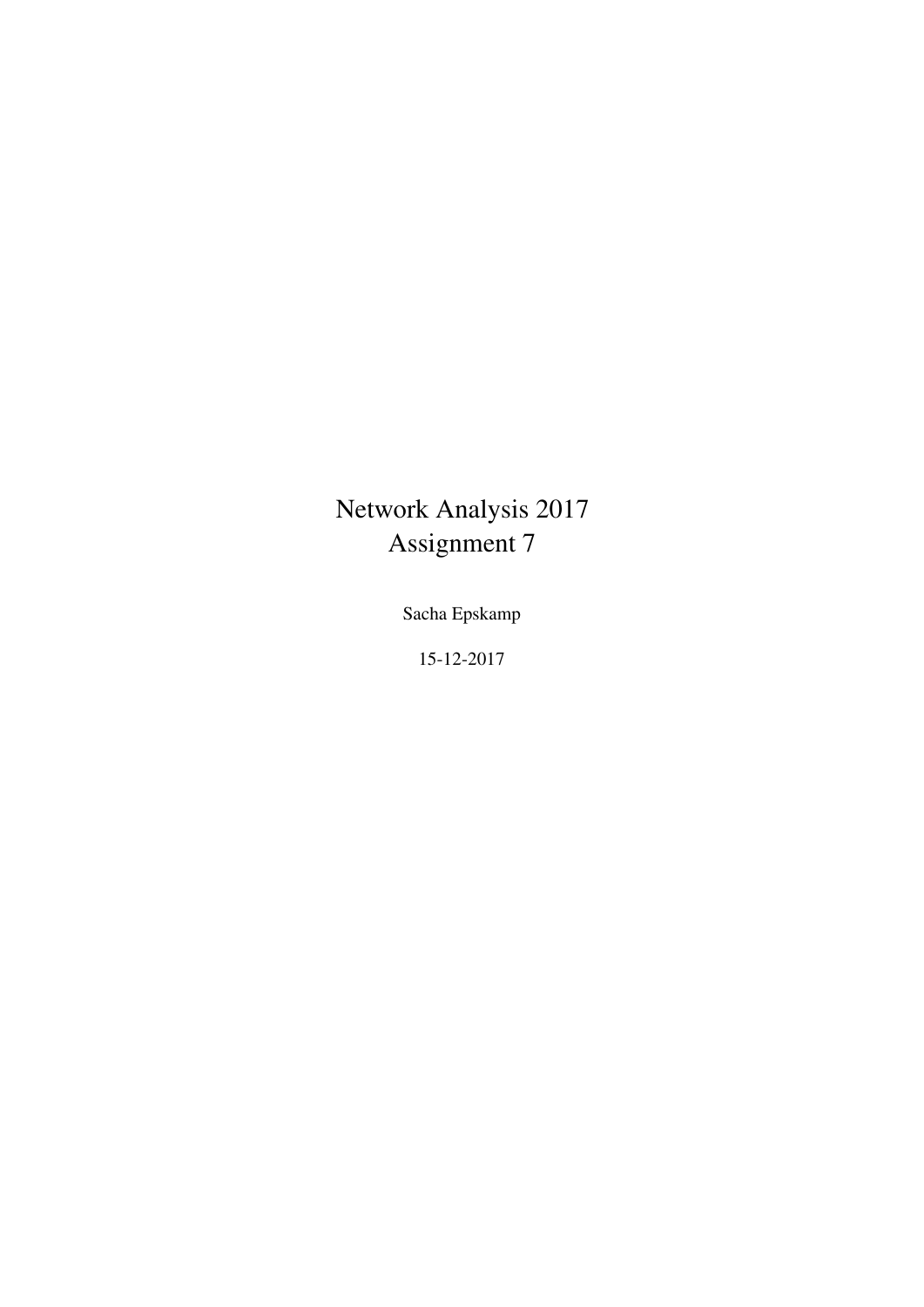2

# $N = 1$  time-series

Download the file "Patient1.csv" from Blackboard and read it into R:

```
Data1 <- read.csv("Patient1.csv")
```
This is the data of the patient described in the paper uploaded the Blackboard. The variables relaxed. sad, nervous, concentration, tired, rumination and bodily.discomfort represent symptoms measured over time. These can be collected in a vector as follows:

```
Vars <- c("relaxed", "sad", "nervous",
          "concentration", "tired",
          "rumination", "bodily.discomfort")
```
The variable time represents the moment of measurement. We can use this to compute which measurements come from the same day:

```
# Encode time variable in a way R understands:
Data1$time <- as.POSIXct(Data1$time)
```

```
# Extract days:
Data1$Day <- as.Date(Data1$time)
```
Exercise 1 Install and load the graphicalVAR package and look at the help file for the function graphicalVAR.

п

r

Exercise 2 Estimate a graphical VAR model on the dataset using EBIC tuning parameter  $\gamma = 0$ . Tip: use the arguments vars = Vars to set the variables to be estimated and dayvar = "Day" to remove nights.

We can use the plot method to plot the temporal and contemporaneous networks using the same layout, assuming the results are stored in the object Results:



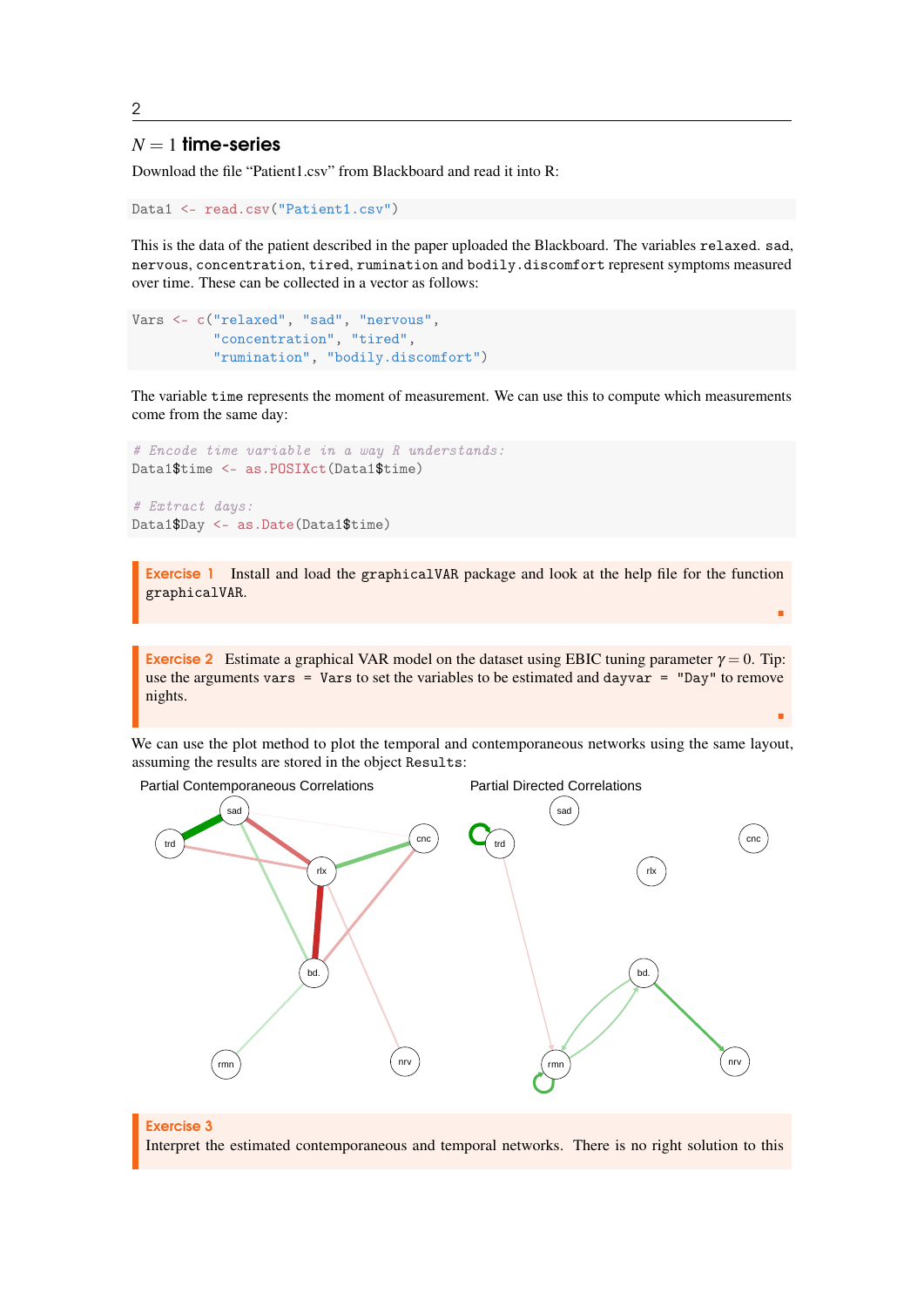question, but you can read our thoughts on this in the paper in Blackboard.

## Advanced: detrending

We can also use the time variable to check for trends in the data. To test if the variable "tired" features a trend, we can run a linear regression on time:

```
lm\_tired \leq lm(tired \tilde{\alpha} time, data = Data1)summary(lm_tired)
#### Call:
## lm(formula = tired " time, data = Data1)##
## Residuals:
## Min 1Q Median 3Q Max
## -1.36927 -0.32883 -0.01885 0.32075 2.50944
##
## Coefficients:
## Estimate Std. Error t value Pr(>|t|)
## (Intercept) -1.741e+03 4.062e+02 -4.286 6.34e-05 ***
## time 1.248e-06 2.904e-07 4.298 6.10e-05 ***
## ---
## Signif. codes: 0 '***' 0.001 '**' 0.01 '*' 0.05 '.' 0.1 ' ' 1
##
## Residual standard error: 0.7846 on 63 degrees of freedom
## (5 observations deleted due to missingness)
## Multiple R-squared: 0.2267,Adjusted R-squared: 0.2144
## F-statistic: 18.47 on 1 and 63 DF, p-value: 6.1e-05
```
This effect is significant! We can now "detrend" tired as follows:

Data1\$tired[!is.na(Data1\$tired)] <- residuals(lm\_tired)

### Exercise 4 (bonus)

Check all variables for trends and detrend if necessary. Note that this is a more advanced R question (bonus point) and you might want to skip it.

# $N > 1$  time-series

In 2013, PlosOne published [a paper by Laura Bringmann and colleagues](http://journals.plos.org/plosone/article?id=10.1371/journal.pone.0060188)<sup>[1](#page-2-0)</sup> on the estimation of multi-level vector autoregression (VAR) models and their use in psychopathology. Bringmann and colleagues only investigated temporal networks, and reported the following temporal network at baseline:

3

г

<span id="page-2-0"></span><sup>&</sup>lt;sup>1</sup>Bringmann, L. F., Vissers, N., Wichers, M., Geschwind, N., Kuppens, P., Peeters, F., ... & Tuerlinckx, F. (2013). A network approach to psychopathology: new insights into clinical longitudinal data. *PloS one, 8*(4), e60188.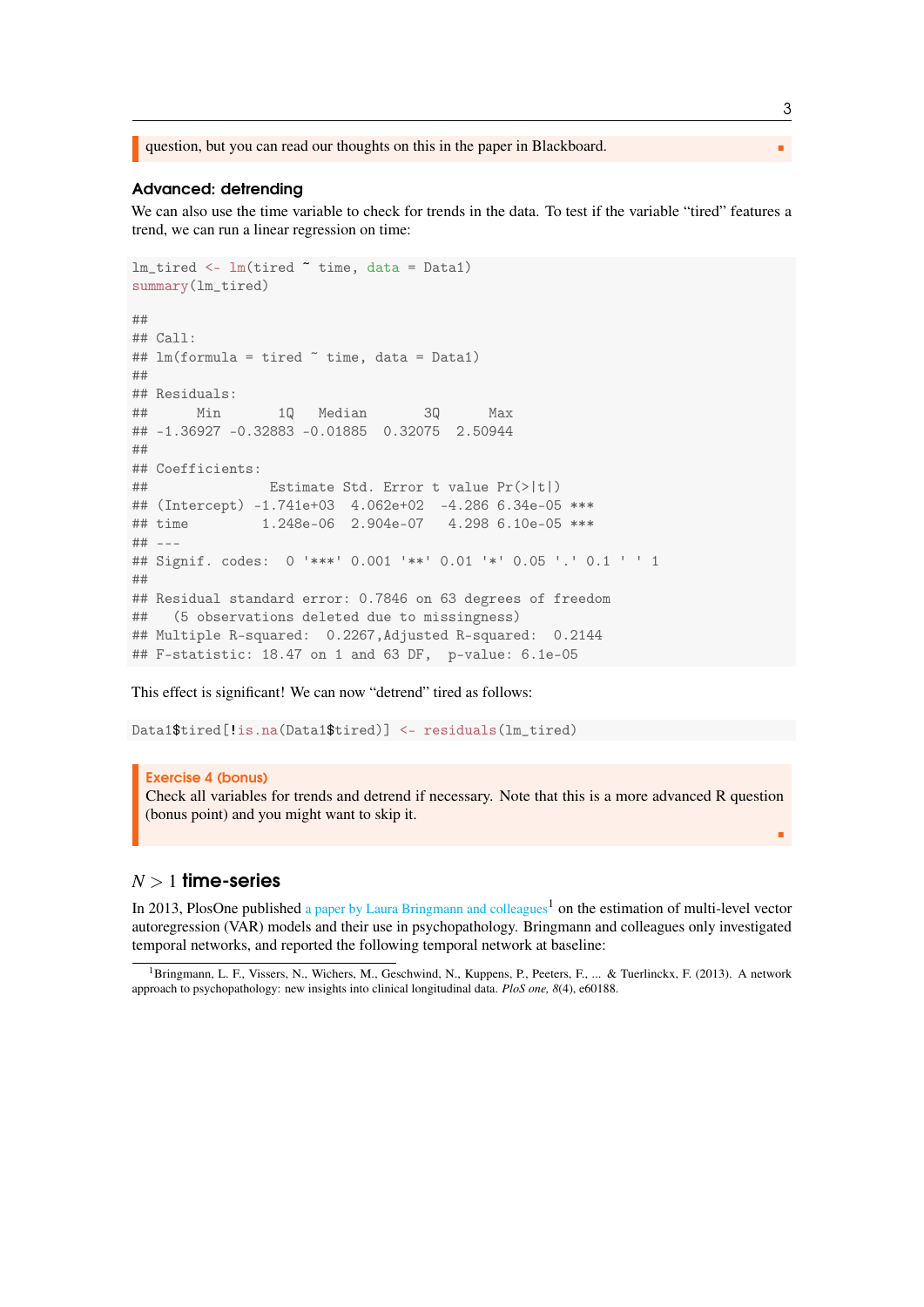

 $C =$  cheerful,  $E =$  pleasant event,  $W =$  worry,  $F =$  fearful,  $S =$  sad and  $R =$  relaxed. This network was made with an older version of qgraph (self-loops are now drawn differently and edges curve opposite). The data used by Bringmann and colleagues was also published. On Blackboard you can find the subset of the data of patients at baseline. This can be loaded in R as follows:

```
Data2 <- read.table(file="BringmannData.csv",header=TRUE,sep=",")
head(Data2)
```

| ## |            |    | id day beep cheerful pleasant worry fearful sad relaxed |    |    |                |                |    |
|----|------------|----|---------------------------------------------------------|----|----|----------------|----------------|----|
|    | ## 1 10720 |    | NA                                                      | NA | ΝA | NA             | <b>NA</b>      | ΝA |
|    | ## 2 10720 |    | ΝA                                                      | ΝA | NA | NA             | <b>NA</b>      | NA |
|    | ## 3 10720 | -3 | NA                                                      | ΝA | NA | ΝA             | <b>NA</b>      | ΝA |
|    | ## 4 10720 |    | 4                                                       | 3  | 6  | 5              |                |    |
|    | ## 5 10720 | 5  | $\mathcal{D}$                                           |    | 5  | $\overline{4}$ | 4              | 2  |
|    | ## 6 10720 | 6  | 3                                                       |    | 5  | 3              | $\overline{b}$ | 5  |

We can use this data to estimate a multi-level VAR model:

```
vars <- c("cheerful","pleasant","worry","fearful","sad","relaxed")
idvar <- "id"
beepvar <- "beep"
dayvar <- "day"
library("mlVAR")
res <- mlVAR(Data2, vars, idvar, dayvar, beepvar, lags = 1,
             temporal = "correlated", contemporaneous = "correlated")
```
## Exercise 5

Plot the average (fixed effects) temporal network, using, similarly to Bringmann and colleagues a circular layout and hiding non-significant edges.

п

The mlVAR package was originally based on the R codes supplied in the supplementary materials of this paper. Since then, centering of VAR models to distangle within- from between-subject processes has been worked out<sup>[2](#page-3-0)</sup>, allowing for a slightly different estimation of the VAR model now implemented in mlVAR.

<span id="page-3-0"></span><sup>&</sup>lt;sup>2</sup>Hamaker, E. L., & Grasman, R. P. (2015). To center or not to center? Investigating inertia with a multilevel autoregressive model. *Frontiers in psychology, 5*, 1492.